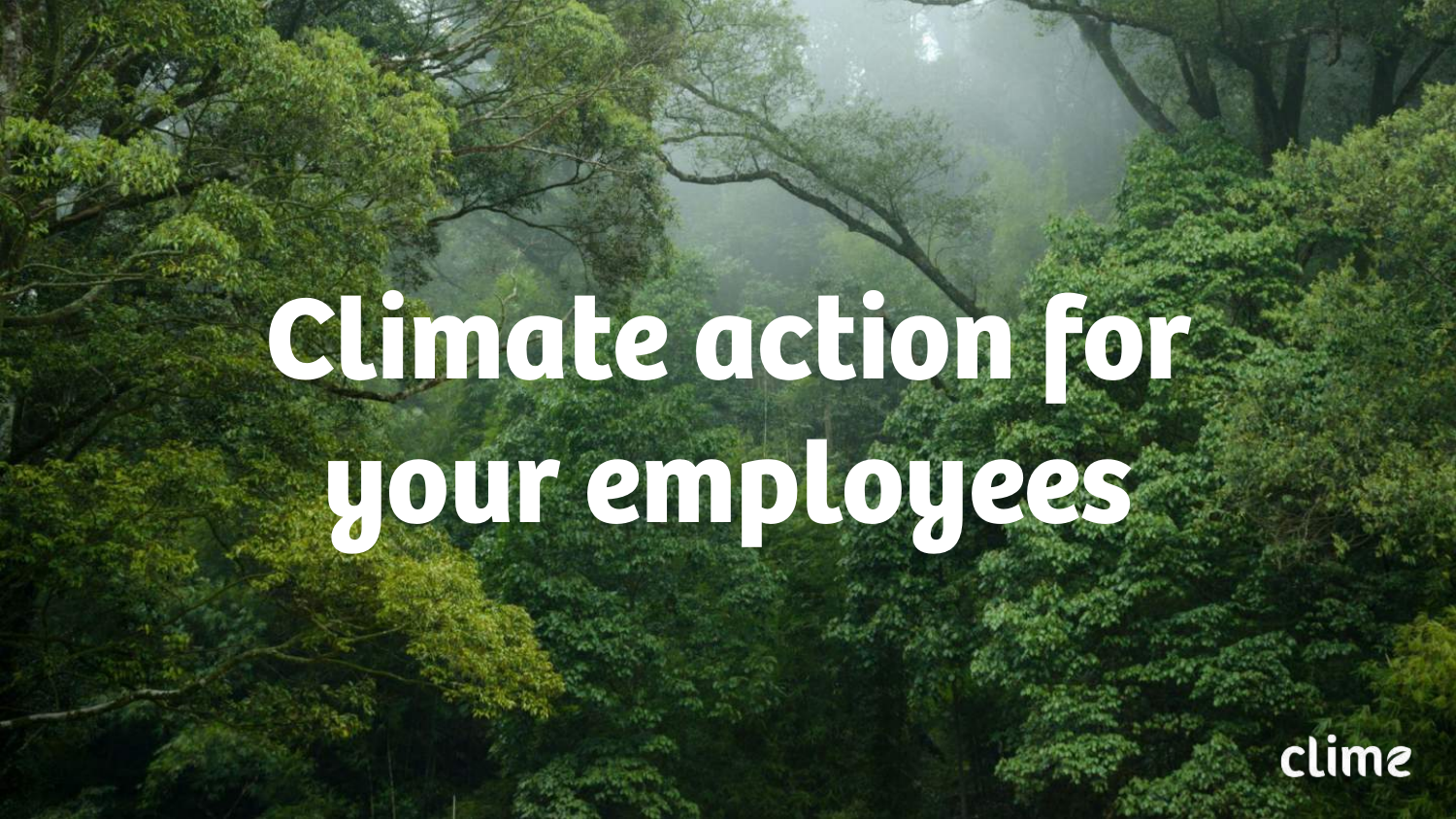#### **An affordable employee benefit with purpose for your sustainable company culture.**

With Clime your employees can measure, reduce and compensate their CO<sub>2</sub> Footprint to live a climate neutral life.



clime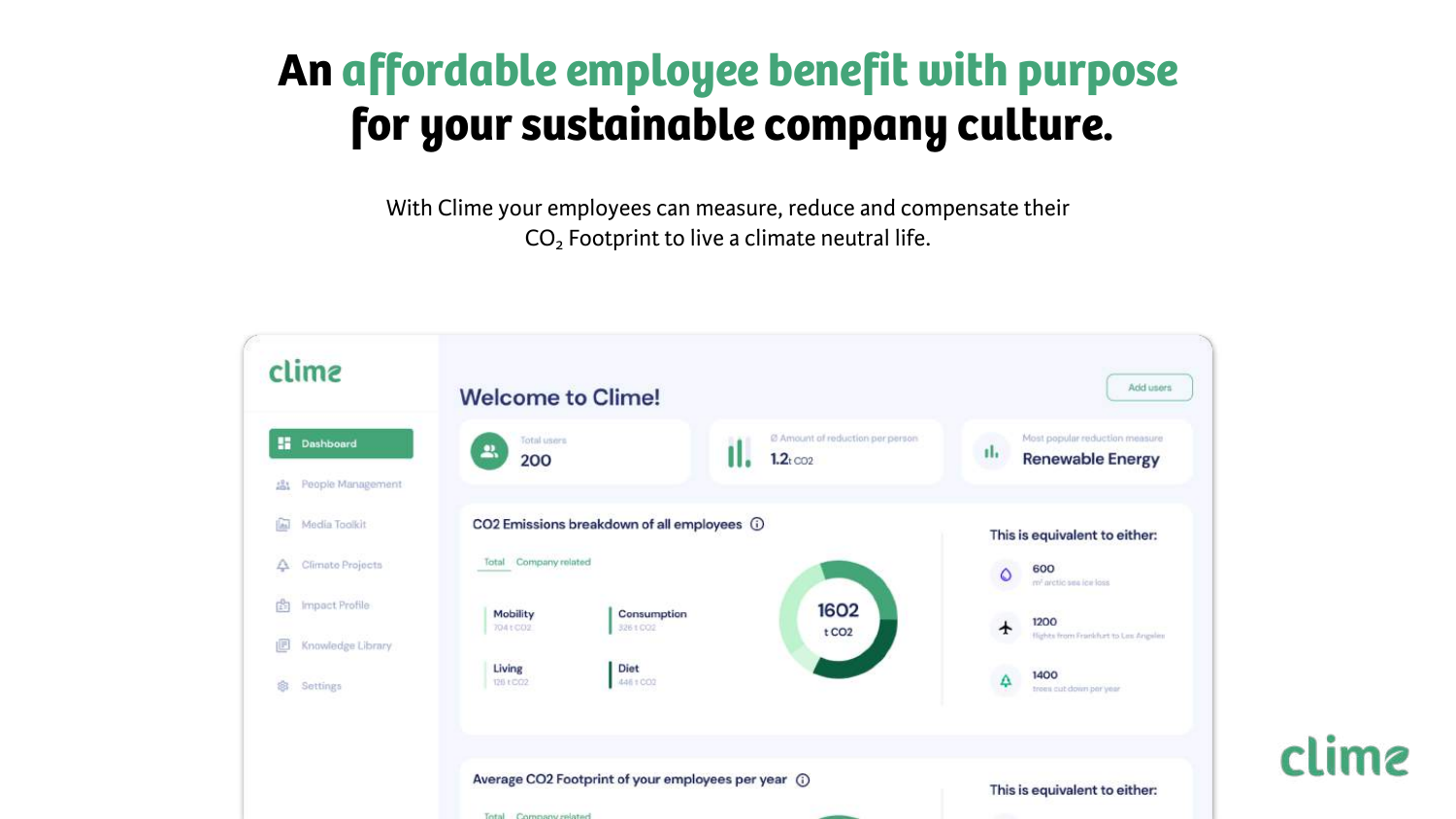#### **Why should you use Clime to create climate active employees?**



Create awareness among your employees & foster a sustainable culture

Realise a competitive advantage in the war for talent

**Hire &** 

**Retain** 

**Great Talent**

Support verified climate protection projects and make a real impact

**Lasting Environmental** 

**Impact**

# **Accurate CSR Reporting**

Receive detailed Scope 3 emission reporting for your CSR report (e.g. commute)

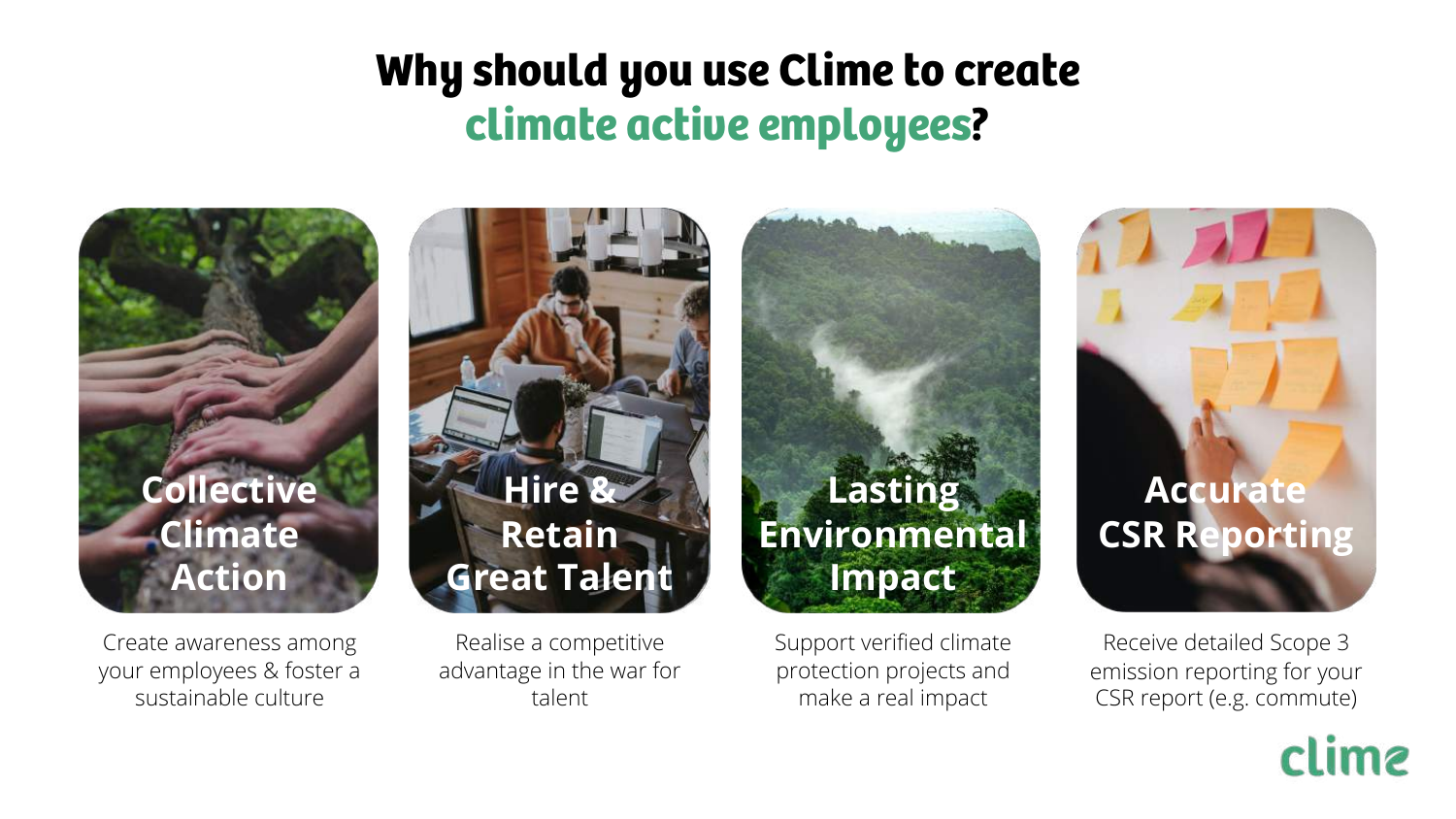## **How Clime works for firms.**

**Start with Clime in 3 simple steps:**

- **1. Invite your team**
- **2. Receive insight into your climate action**
- **3. Share your impact**

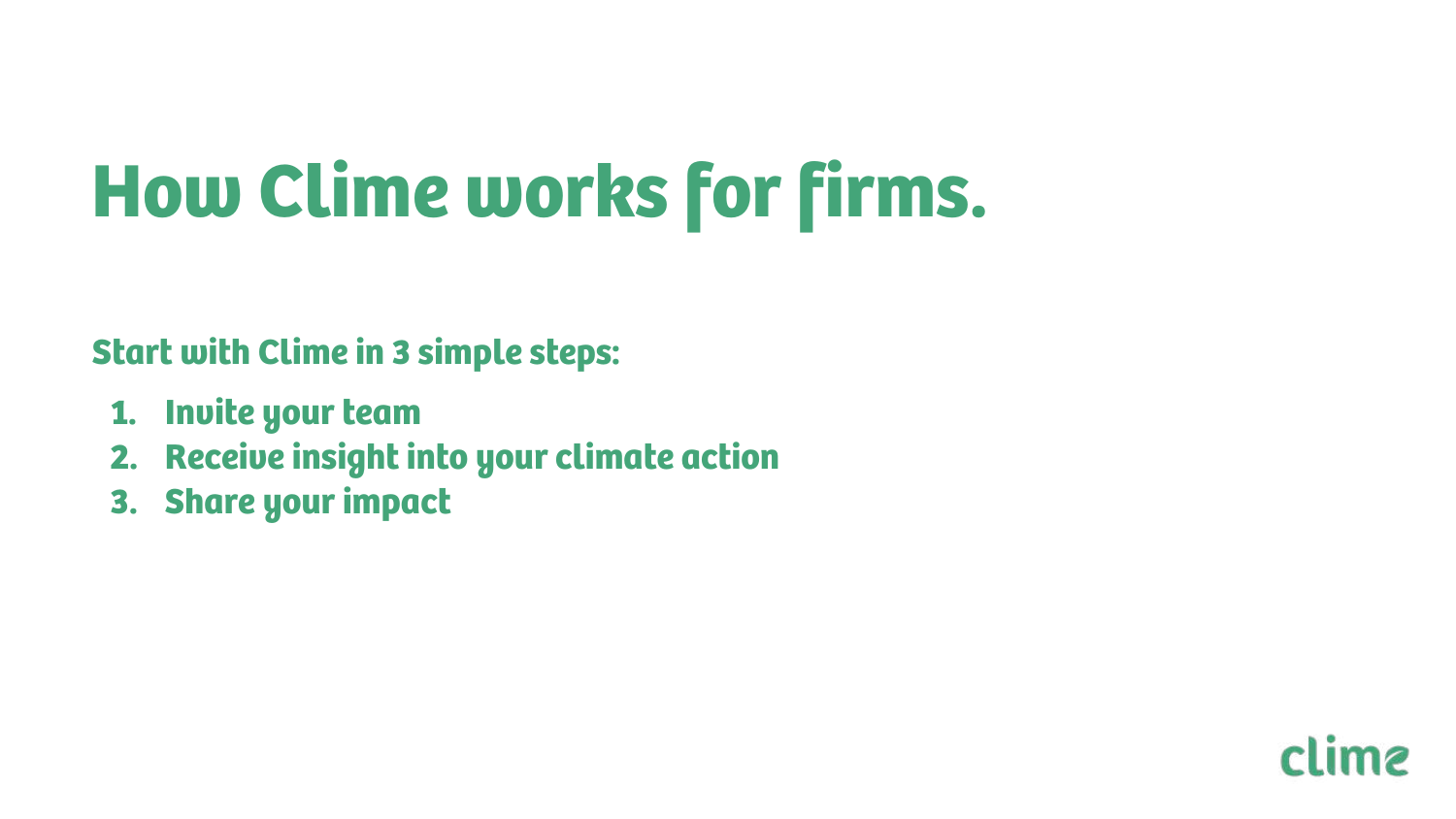## **Invite your team**

- Invite employees via email input or by uploading a list of emails
- Choose which and how many employees to onboard
- Your employees receive an invitation to join Clime and can onboard within a couple of minutes

L

| clime                                             | <b>People Management</b>       |               |           |
|---------------------------------------------------|--------------------------------|---------------|-----------|
| <b>請 Dashboard</b>                                |                                |               | [ India ] |
| <b>Int</b> People Management<br>for Media louter. | $\mathbf{x}$<br>Q Lingsclinede |               |           |
| A Climate Projects                                | E-Mail<br>200 total users      | Select<br>140 |           |
| the Impact Profile                                | oft.orreits@adore.il           |               |           |
| E Knowledge Library                               | foun@climu.do                  |               |           |
| <b>B</b> Settings                                 | Martingt clime du              | O             |           |
|                                                   | Secrit more participant.       | O             |           |
|                                                   | <b>Uljah</b> (bcompany point)  | $\odot$       |           |
|                                                   | Olivis@company.com             | $\circ$       |           |
|                                                   | Annuithcompany.com             | $\odot$       |           |
|                                                   | Inadmire                       |               |           |
|                                                   |                                |               |           |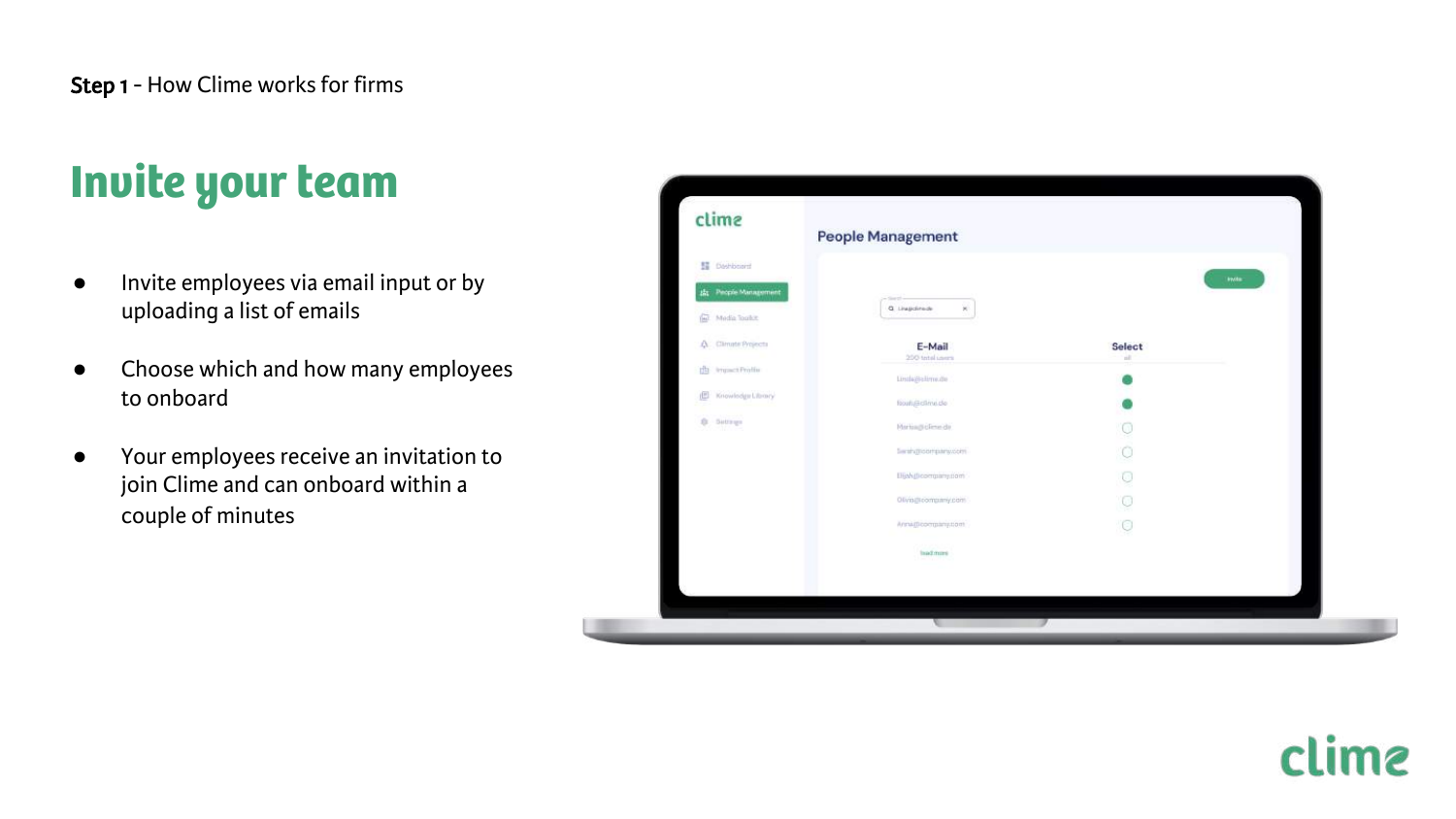## **Receive insight into your climate action**

- Receive detailed information and data into the absolut and average  $CO<sub>2</sub>$ emissions of your employees
- Extract accurate Scope 3 emission data to complete your CSR reporting and carbon accounting
- Observe where your resources are best implemented to further reduce emissions (e.g. bike offering)



clime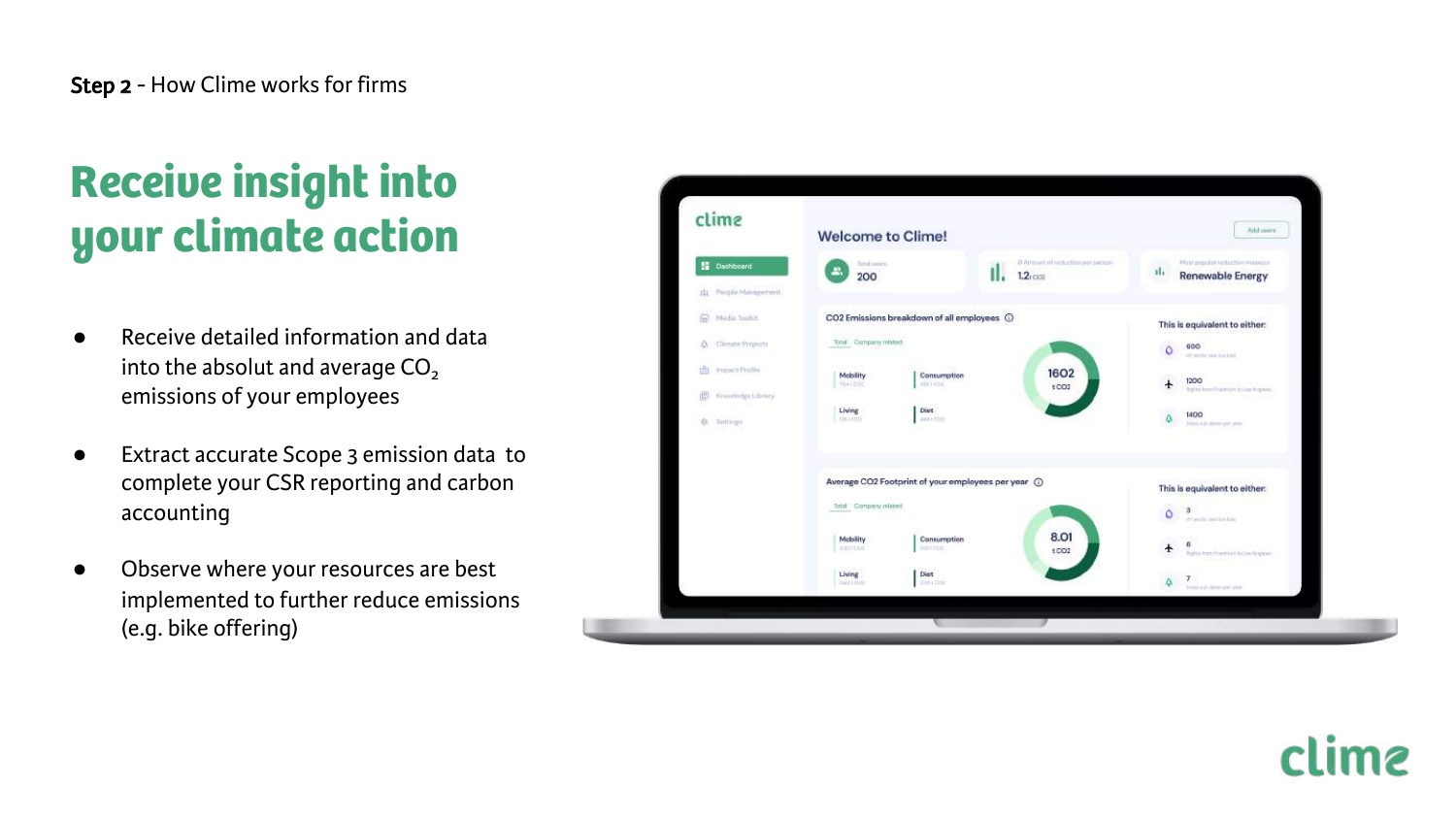## **Share your impact**

- Communicate your impact with your sustainability profile and *Climate neutral* employees badge
- Place these on your website, job offers or career website to reach candidates, customers and partners
- Access our media toolkit and get access to logos, badges, social media assets and visuals and videos from your supported climate protection projects



clime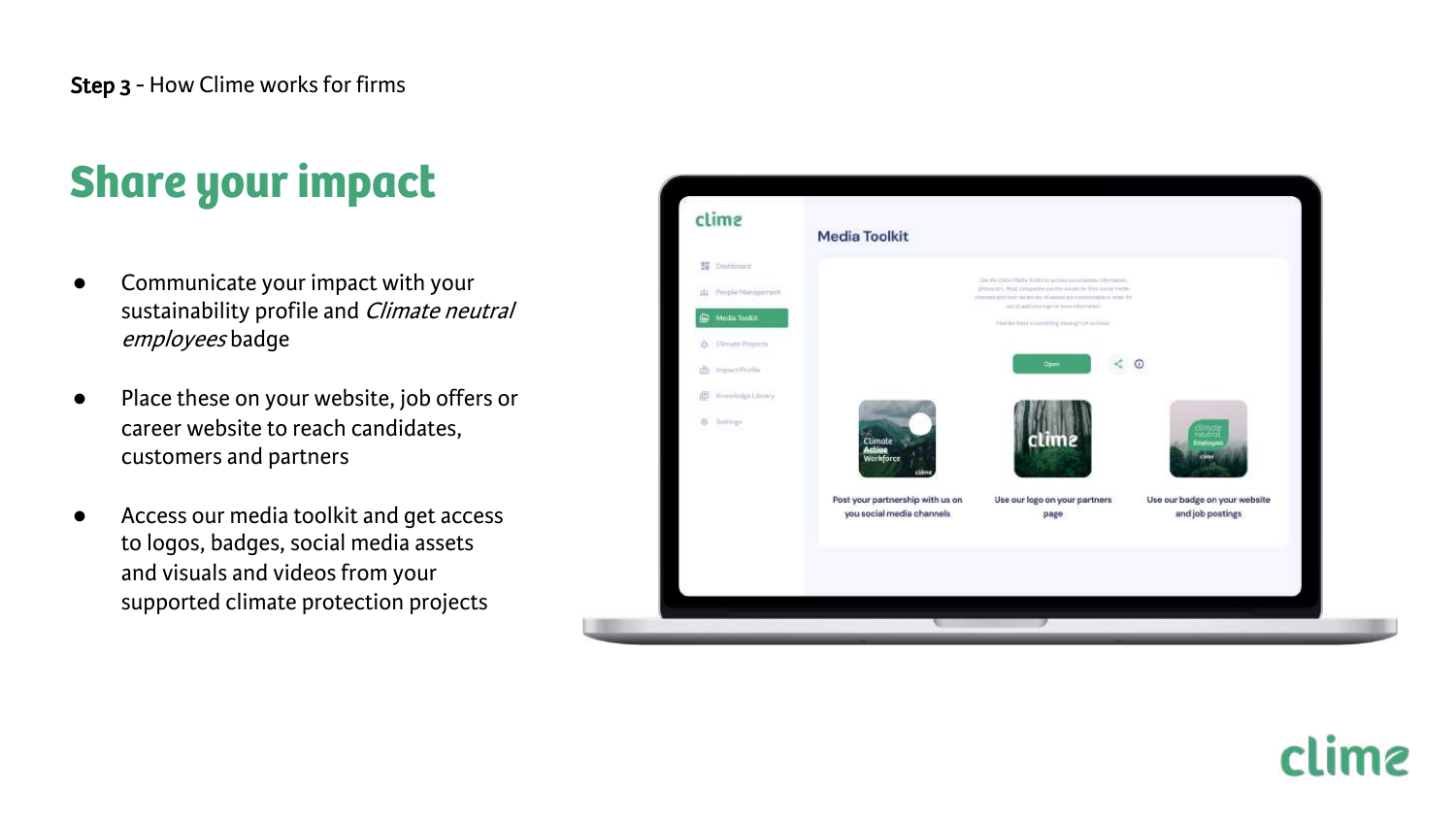## **How Clime works for employees.**

**Become climate neutral in 3 simple steps:**

- **1. Calculate your CO<sub>2</sub> Footprint**
- **2. Reduce your CO<sub>2</sub> Footprint**
- **3. Compensate your CO<sub>2</sub> Footprint**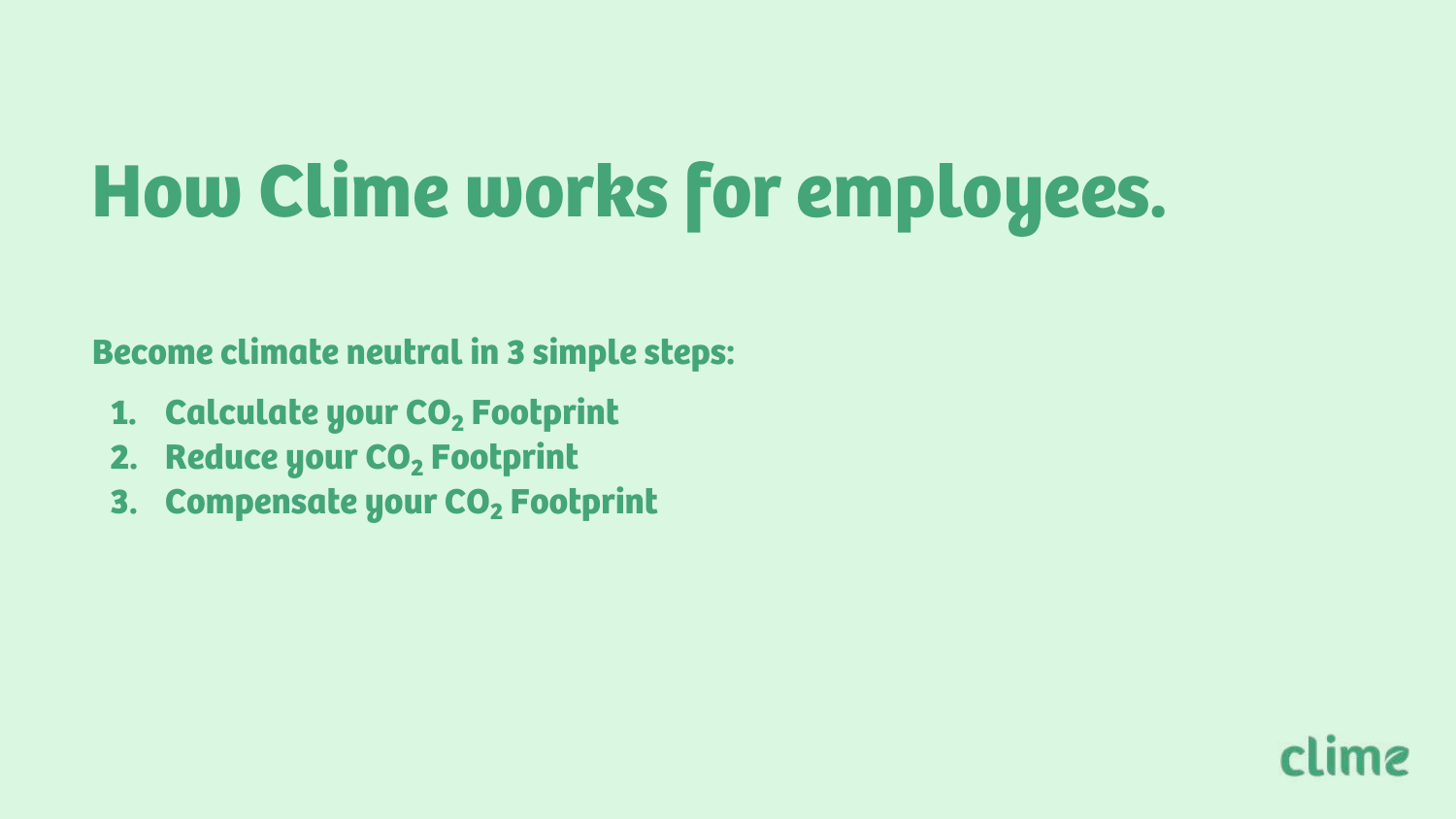## **Calculate your CO2 Footprint**

- Answer questions regarding your lifestyle and understand the correlating CO<sub>2</sub> impact
- Receive insight into your private and work related  $CO<sub>2</sub>$  emissions
- $\bullet$  Clime's state of the art CO<sub>2</sub> Calculator is based on data from the Federal Environmental Agency

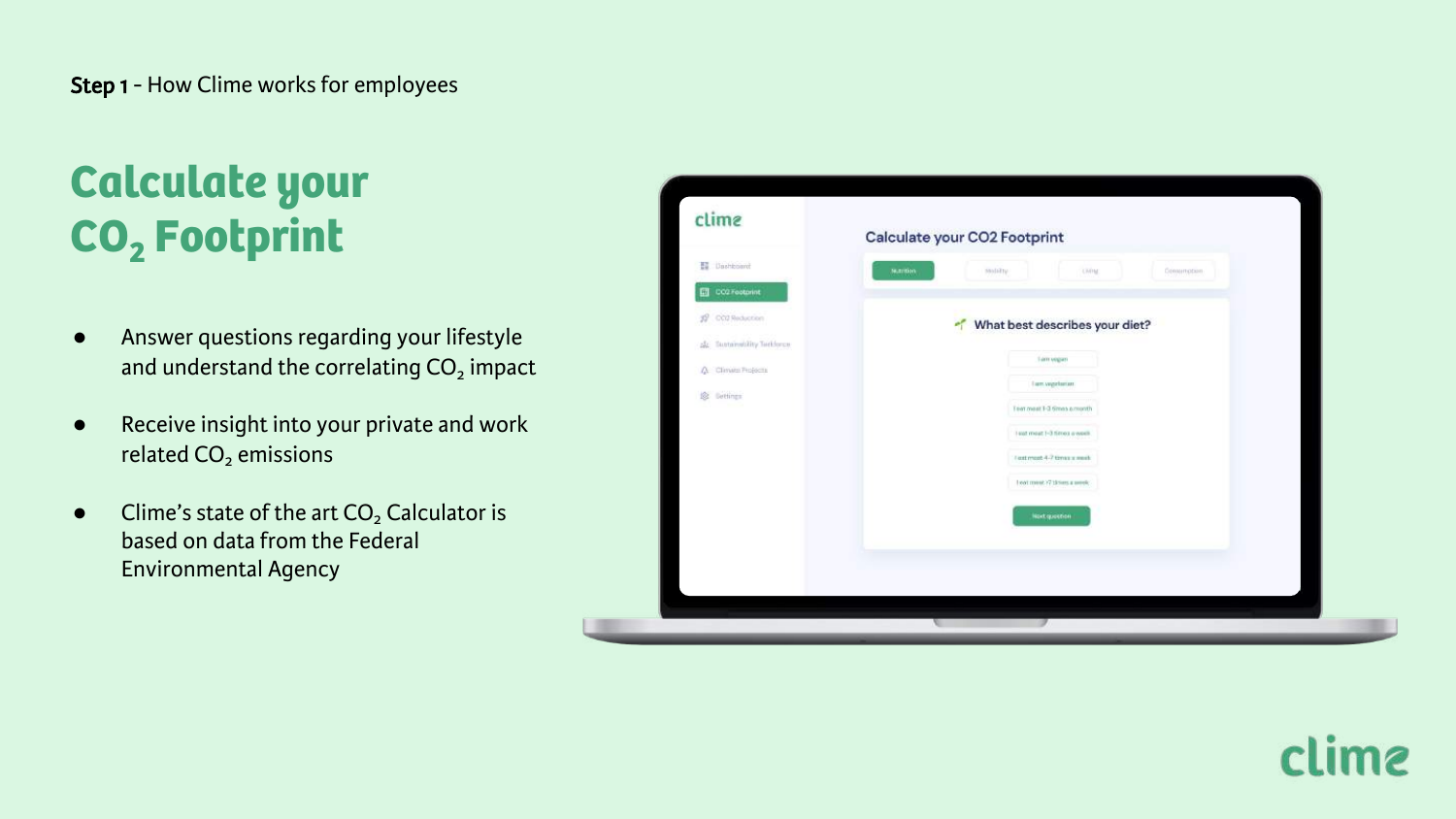## **Reduce your CO<sub>2</sub> Footprint**

- $\bullet$  Gain insight into your CO<sub>2</sub> Footprint through relevant comparisons and equivalents
- Engage in our gamified and data-driven challenges to successfully reduce your  $CO<sub>2</sub>$ emissions
- Collaborate with your team for maximum impact

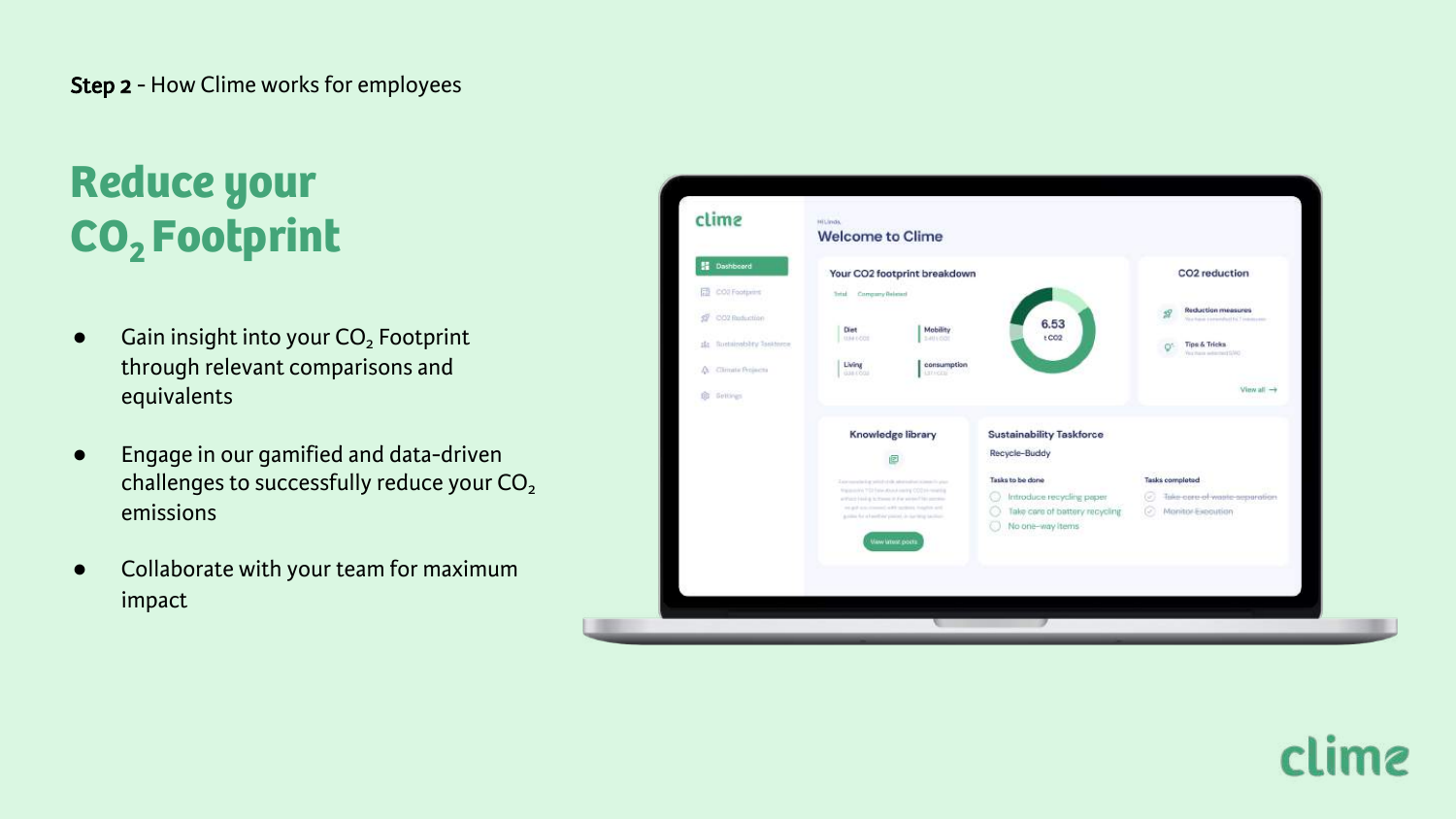### **Compensate your**  CO<sub>2</sub> Footprint

- Your  $CO<sub>2</sub>$  emissions are compensated through our handpicked and verified climate protection projects making your life climate neutral
- Our diversified Clime project fund offers a versatile and impactful way to create long lasting climate impact
- You can transparently track your individual & team climate impact







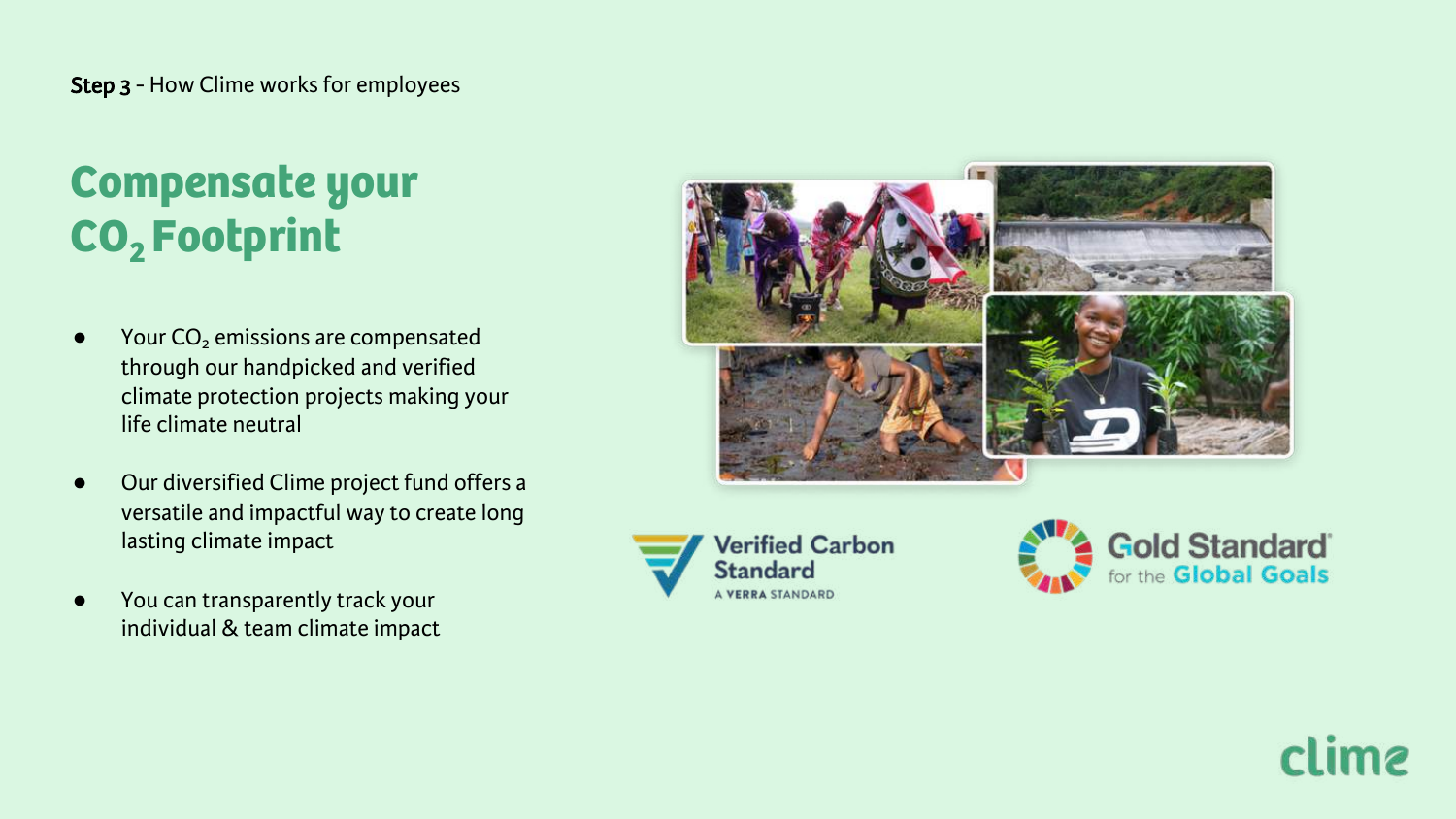### **Our Solutions**

Climate neutral employees 20€ monthly base fee + 10€ per employee per month  $\sqrt{100\%}$  CO<sub>2</sub> compensation of all

company related and private emissions

- $\sqrt{ }$  Ø 70% (7€) go straight towards the climate protection projects
- ✓ Complete software use
- Climate neutral workforce 20€ monthly base fee + 5€ per employee per month ✓ Compensation of all company related emissions
	- ✓ Complete software use
- Climate active employees 20€ monthly base fee + 3€ per employee per month
	- Complete software use

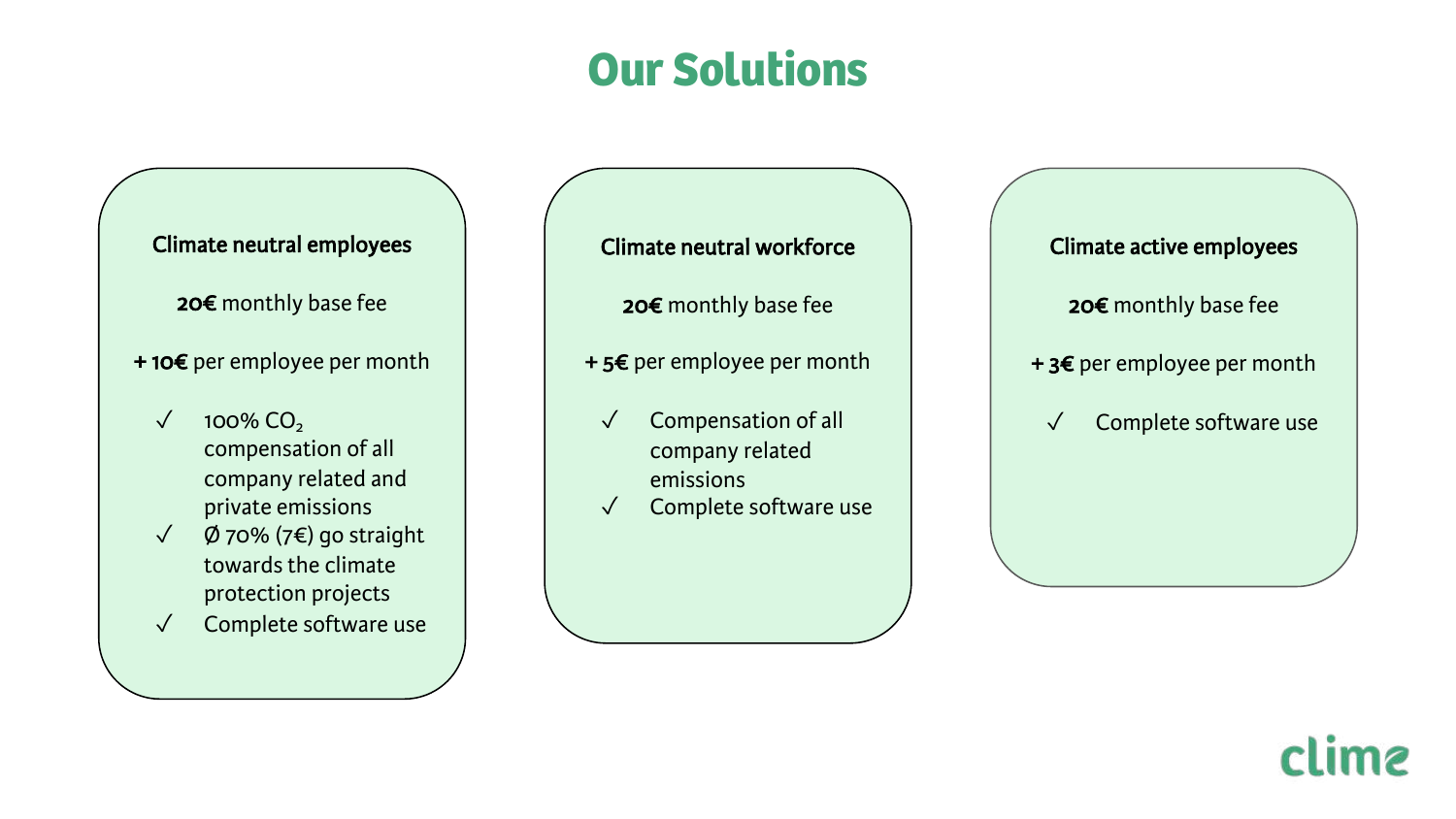

Our customers are corporates, family businesses, start-ups and SMEs from industry, financial services, software and more. They rely on us to define their climate strategy, implement sustainable cultures and boost employee happiness.